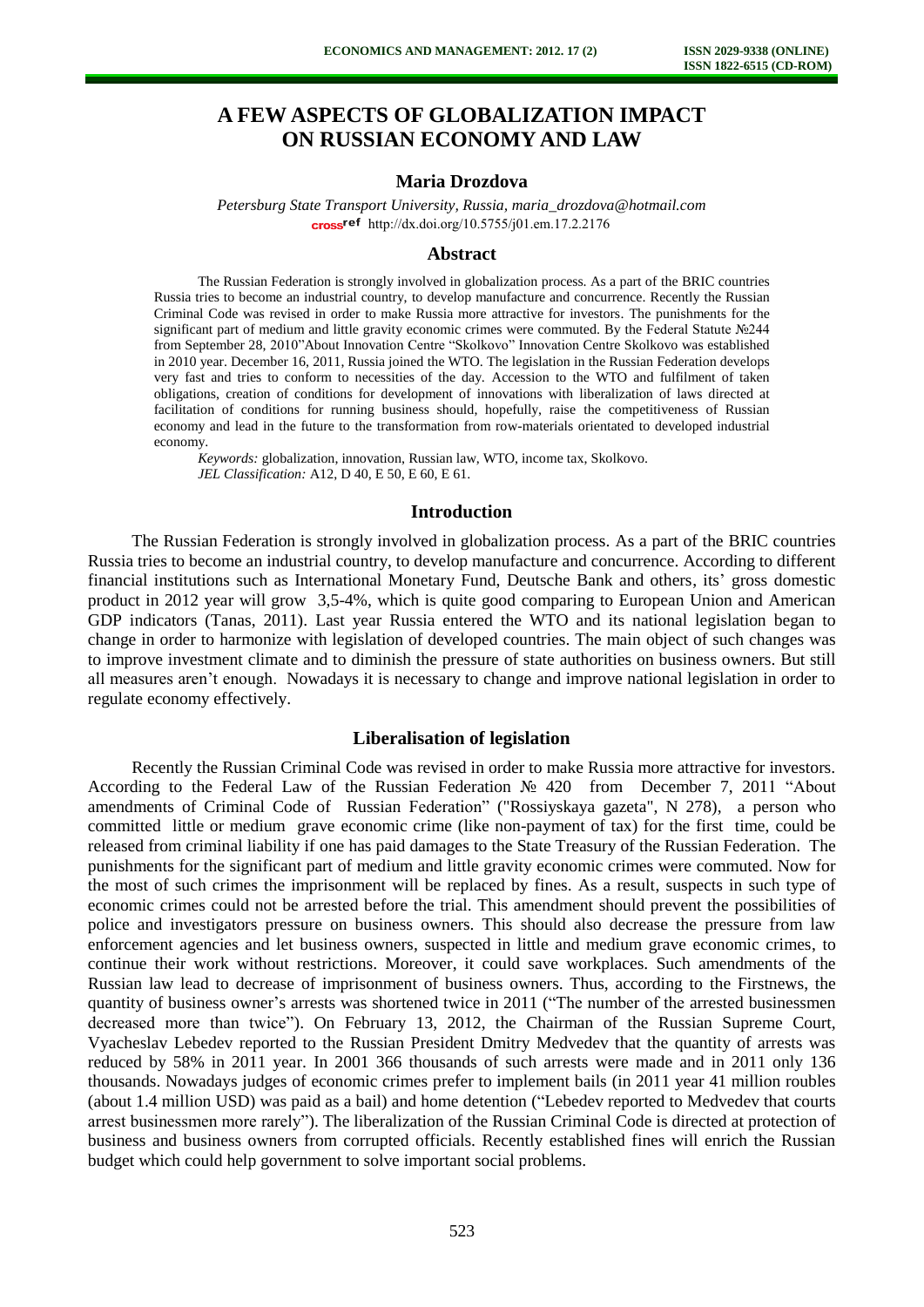According to the above-mentioned Law № 420, many types of economic crimes became less grave. Home detention as a preventive punishment now should be used by judges in the mentioned cases. Its' application is regulated in detail by the Law  $\mathcal{N}$ <sup>0</sup> 420.

Also, by the Federal Statute №419 from December 07, 2011 "About amendment in the Criminal Code of the Russian Federation and in article №151 of the Criminal Procedure Code of the Russian Federation" the criminal responsibility for creation of false legal person was established (" Rossiyskaya gazeta ", N 281). Such legal persons are widely used in Russia in order to commit illegal deals, to cash the money from bank accounts illegally, to insert the assets.

On December 26, 2008the Federal Statute №294 "About the protection of the rights of legal persons and sole traders during the realization of state control (supervision) and municipal control" ("Rossiyskaya gazeta", N 266) was enacted. The importance of that statute is not only in the limitation of the rights of the supervised state authorities, but also in the official recognition of the fact that business owners in Russia need to be protected from the undue pressure of the law enforcement agencies. It indicates the line of development of the Russian legislations directed on reduction of such pressure. According to the Statute № 294 scheduled inspections could not be conducted more than once in 3 years. The schedules of such inspections should be approved by the Public Prosecutors office for the next year. The possibilities of the state agencies to conduct the unscheduled inspection and by that to interfere in business were limited. Now they could not come to the company for any kind of inspection without three special legal grounds indicated in that statute and only with local public prosecutor's office's approval. Also the duration of such inspections was limited.



**Figure 1.** Distribution of inspections quantity by periods (quantity of inspections, according to information of federal executive authorities) – information of Ministry of Economic Development of Russian Federation

As compared to the third quarter of 2009, in the first quarter of 2010 as a result of federal statute N<sup>o</sup>294 adoption the quantity of inspection reduced for 32 percent (The report of Ministry of Economic Development of the Russian Federation «About the condition of system of the state control (supervision) and municipal control in the Russian Federation»).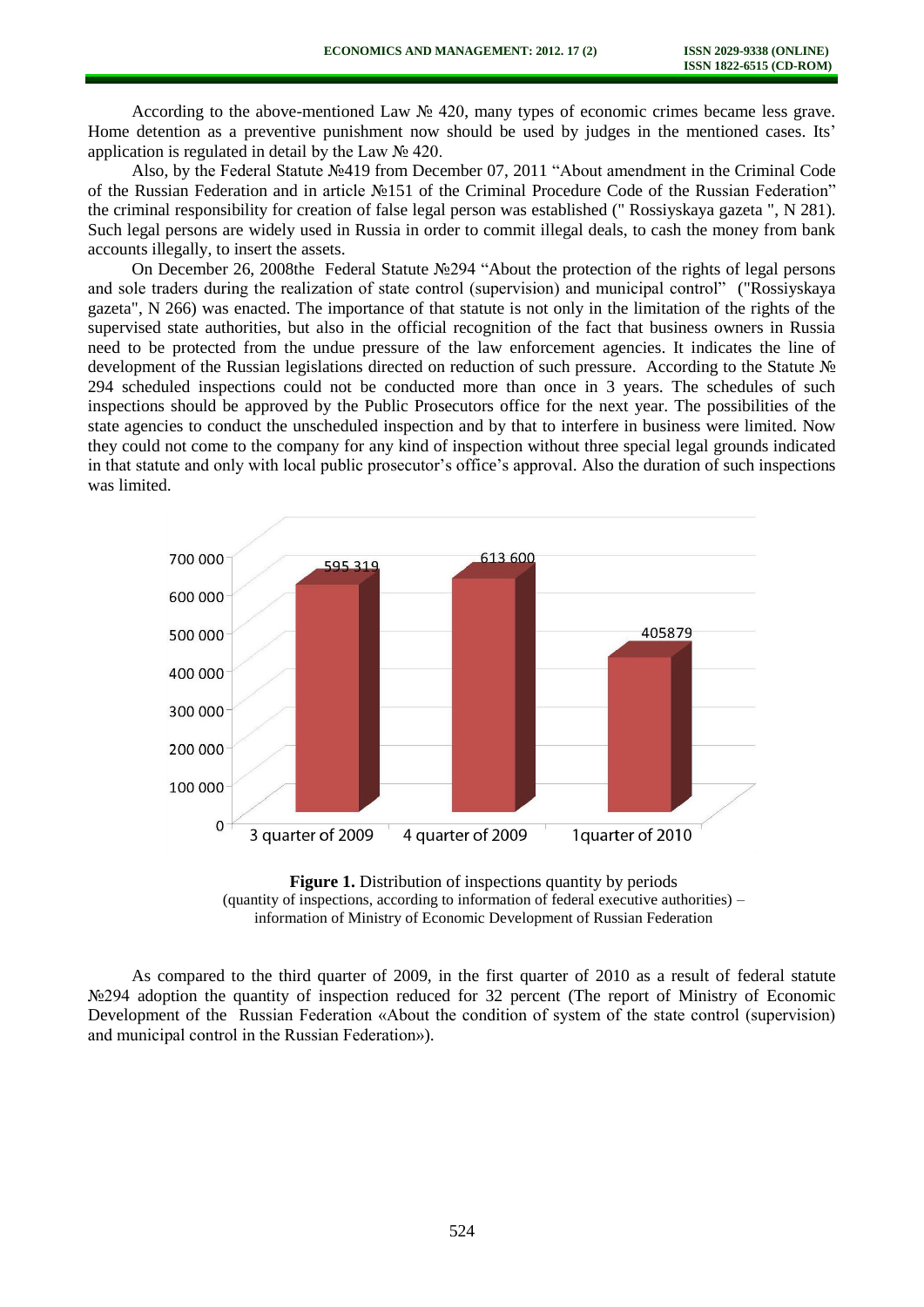

**Figure 2.** Federal executive authorities - leaders on number of the carried out unplanned inspections (quantity carried out for investigated the period of unplanned inspections, piece)

### **Development of innovations**

The Russian president Medvedev declared that Russia should create and develop innovations. Now Russian economy is row-materials orientated. Since Russia is rich in minerals, oil, gas etc., it is easier and cheaper to sell natural resources than to create new, competitive products. As a result of globalization and connections between states, the Russian Federation has enough possibilities to sell raw materials. But such type of economy makes other spheres of economy less attractive for investor and less profitable. By the Federal Statute № 244 from September 28, 2010"About Innovation Center "Skolkovo" (" Rossiyskaya gazeta", № 220) Innovation centre Skolkovo was founded in 2010. The main object of Skolkovo is to develop researches, innovations and its commercialization. The city for implementation of innovation projects with well-developed infrastructure for developers of new products should be built. Special managing company was founded to control the realization of this project. There are five clusters in Skolkovo for creation and development of new products in IT, space technology and telecommunications, biomedical technology, energy-effective technology, nuclear technology. There is a technopark in Skolkovo, where the Skolkovo residents could get necessary equipment, offices, consulting, support in authorization of patent rights, expertise, participation in state orders and tenders. Technopark Skolkovo prepares association agreement with Technopark Zurich for effective model of technopark creation. The Open University of Skolkovo and Institute of science and technology Skolkovo with Massachusetts Institute of Technology were founded to provide future innovators with additional master-classes, lectures, meeting with famous businessowners. For participants of Skolkovo projects will be built a city – houses for 21 thousand of residents and another 21 thousand will come for work with all necessary infrastructures for living and for working.

By November 1, 2011 Skolkovo foundation finance 44 innovation projects for 5352 million roubles (about 184 million US\$). Budget of Skolkovo for 2011 was about 640 million US\$ ("The report on Skolkovo Foundation budget performance for November 1, 2011"). 22% of year budget of Skolkovo is spent for construction of engineering infrastructure and service zone.

According to the Federal Statute about Skolkovo № 244, special tax concessions were established. The residents of Skolkovo are released from payments to the Social Insurance Fund, the Obligatory Medical Insurance Fund. They pay reduced insurance fee and do not have to accounting. Residents of Skolkovo should not pay income tax and VAT if their revenue is not exceed 1 billion roubles (about 34 500 000 US\$) a year. They can also get other tax remissions. Skolkovo should become a place where innovators could realise their ideas and make it profitable. All necessary conditions and infrastructure will be created for it.

According to different researches (data from RBC-daily journal) manufacturing companies in Russia in order to raise the profit prefer increase in price (23%), reduction of expenses (21%), analyses of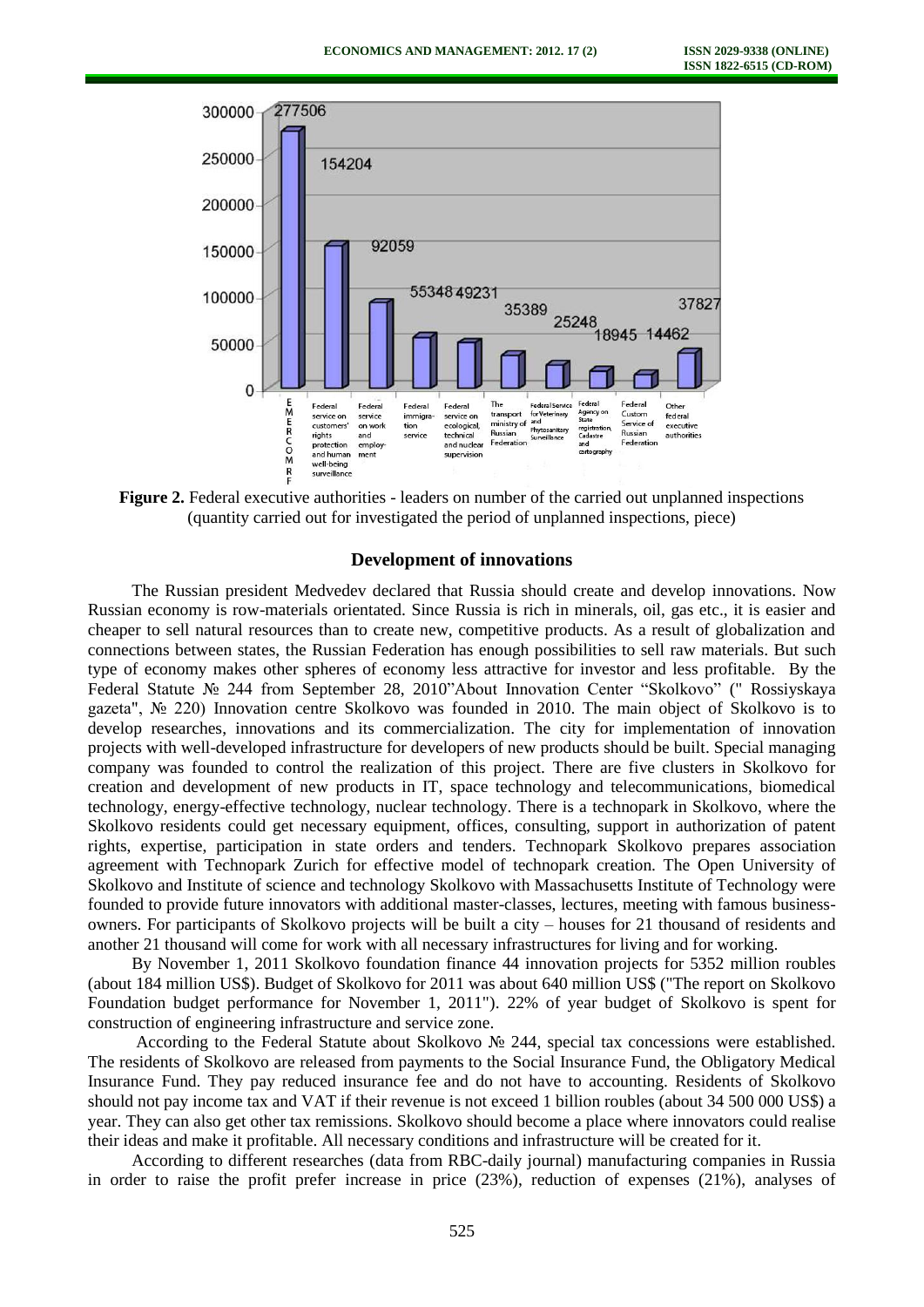effectiveness (19%), innovations (15%). Only business-owners from Saint-Petersburg (26%) believe that implementing of innovations can increase their profit (Falyahov, 2009). Researches indicate that Russian business owners are not ready to invest in innovations because the payback period is too long (7-10 years).

By making the requirements for state orders the Russian Federation could create the necessity in innovations through fixing higher quality and modern products for governmental use. But in the Federal Law № 94 from July 21, 2005 "About placing of orders for delivery of goods, execution of work and rendering services for state and municipal needs" (" Rossiyskaya gazeta", N 163) the price is still the main criteria for such orders.

The new law on innovations is discussed in the Russian Parliament (The project of the Federal Law "On innovative activity in the Russian Federation"). It will provide three forms of governmental support of innovations – organizational, informational and financial, such as government financing, credits and state guarantee. But after all those measures, financial aides, tax remissions etc. there aren't any significant results or real burst of innovation activity. There are few companies who manufacture some new promising products such as Yandex or Kaspersky. But, hopefully, membership in the WTO and expansion of international connections, when import goods will come to Russian market easily, will create free competition and it will burst innovation process.

## **Membership in the WTO**

On December 16, 2011, Russia joined the WTO but the ratification process should be finished by June 15 2012. After 30 days the Russian Federation will officially become a member of that international organisation. It is a great possibility to become a country with developed economy. According to the conditions of accession to the WTO (Russia's accession to the WTO Official website) Russia is obliged to reduce barriers for import goods, services and investments. Thus, weighted average import tax should be reduced from 10% to 7, 8% in 2011, average agricultural tariff from 13,2% to 10.8%, average import tax for industrial goods – from 9.5% to 7.3%. Some import tariffs should be reduced immediately after joining the WTO, but others like tariffs for poultry (in 8 years) and cars, helicopters and planes will be reduced later (in about 10 years). At the present the Russian Government supports agricultural sector and meat producers, but in 7-10 years they should take measures to be able to compete with prices and quality of foreign suppliers. In 9 years foreign insurance companies will come to Russia. This leads to price reduction for insurance services caused by increase of concurrence. It will help business owners and consumers reduce costs in that sphere. Since 2013 Railway tariffs should conform to the WTO requirements. Many others tax reductions will come in force after joining the WTO (for example, sugar import tax, dairy import tax etc.). Russian business should be ready to compete with foreign technology. Russia could get a huge profit from that membership, but some spheres of economy, such as car industry, food industry, electronics, that get governmental support, subsidies and protection, could suffer damages. Success of the WTO membership depends on how Russian business owners are involved in globalization and if they are ready to learn, use and implement foreign innovations.

One of the biggest obstacles for importers is the Russian Custom. The period of custom clearance is too long. It could take months in special cases. Now electronic custom clearance procedure can be used in Russia. The period of custom clearance should take a few hours (Fursova, 2012).

Inner Russian taxes are so high that legal business is often non-profitable. Progressive taxation scale for income tax is widely discussed and was a part of election programs of almost all political parties but when it comes to application, nothing happens. Hopefully, involvement in globalization process and positive experience of other countries with progressive taxation scale for income tax will lead Russia to tax reforms. Membership in the WTO gives Russian export goods most favourite nation treatment in foreign markets. That will reduce tax expenses and will make it more attractive for foreign consumers, so accession to the WTO should 'burst' Russian manufacturers and, as a result, the whole Russian economy.

As a result of globalization economic problems in one country could provoke damages in other country and laws should secure investors and make restrictions to prevent losses. The influence of globalization on the Russian economy is huge and authorities should improve Russian legislation to create possibilities for national manufacturers to enter the international market, to be competitive with foreign goods, to create innovations. But also it is necessary to create terms and requirements in banking and investment spheres to secure and protect bank depositors, reduce risks of negative impact of economic problems in other countries which, because of close economic connections, could affect Russian investors. The Russian Central Bank is going to oblige banks to disclose more information about lend ("Banks will be